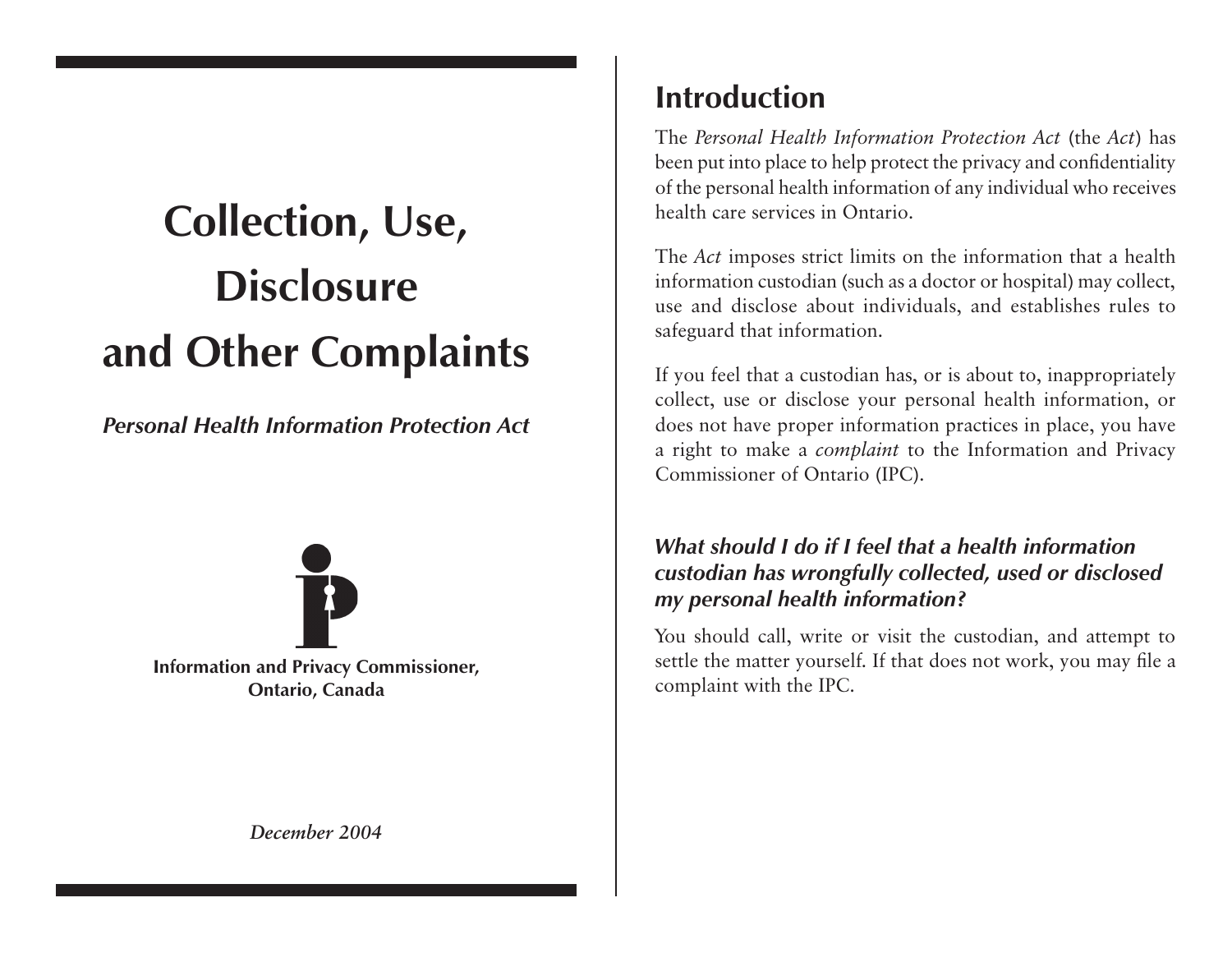## *What else can I complain about?*

In addition to complaints about collection, use or disclosure, you may also complain about a breach of any provision of the *Act*. For example, you may complain that a custodian:

- • does not have written information practices available on request;
- • does not have reasonable safeguards in place to protect personal health information; or
- disposes of personal health information in a manner that is not secure.

# *How do I file a complaint with the IPC?*

All complaints to the IPC must be in writing. Potential complainants should either write a letter to the IPC, or fill in the form that is available from the IPC's website: http://www.ipc. on.ca/docs/cudfrm-e.pdf. If you decide to use this form, it should be printed and mailed to the *registrar* of the IPC. This form cannot be submitted electronically. Any relevant documentation should be attached to the complaint form.

Please note that you have *one year* from the time that you become aware of the problem to file the complaint. (Access and correction complaints are an exception; you have a *six-month* time limit from the time that you receive a custodian's decision to file these complaints). The IPC has produced a separate brochure specifically addressing complaints about access or correction of personal health information. Please see that brochure for a complete description of the access/correction complaint process.

#### *Is there a cost associated with my complaint?*

No, there is no cost to file a complaint.

## *What will the IPC do with my complaint?*

The *registrar* at the IPC will review your complaint to determine how your file should be dealt with. At this point, you may be contacted by an *intake analyst*, who will obtain more information, further explain the complaint process or redirect you to another organization that may be in a better position to deal with your situation.

At this stage, the *registrar* or an *intake analyst* may do the following:

- attempt to resolve the complaint informally;
- make an order (if it relates to an urgent matter);
- • dismiss the complaint (for example, if it is outside the jurisdiction of the IPC);
- recommend that you try to settle the complaint with the custodian; or
- prepare the complaint file for the mediation or review stage.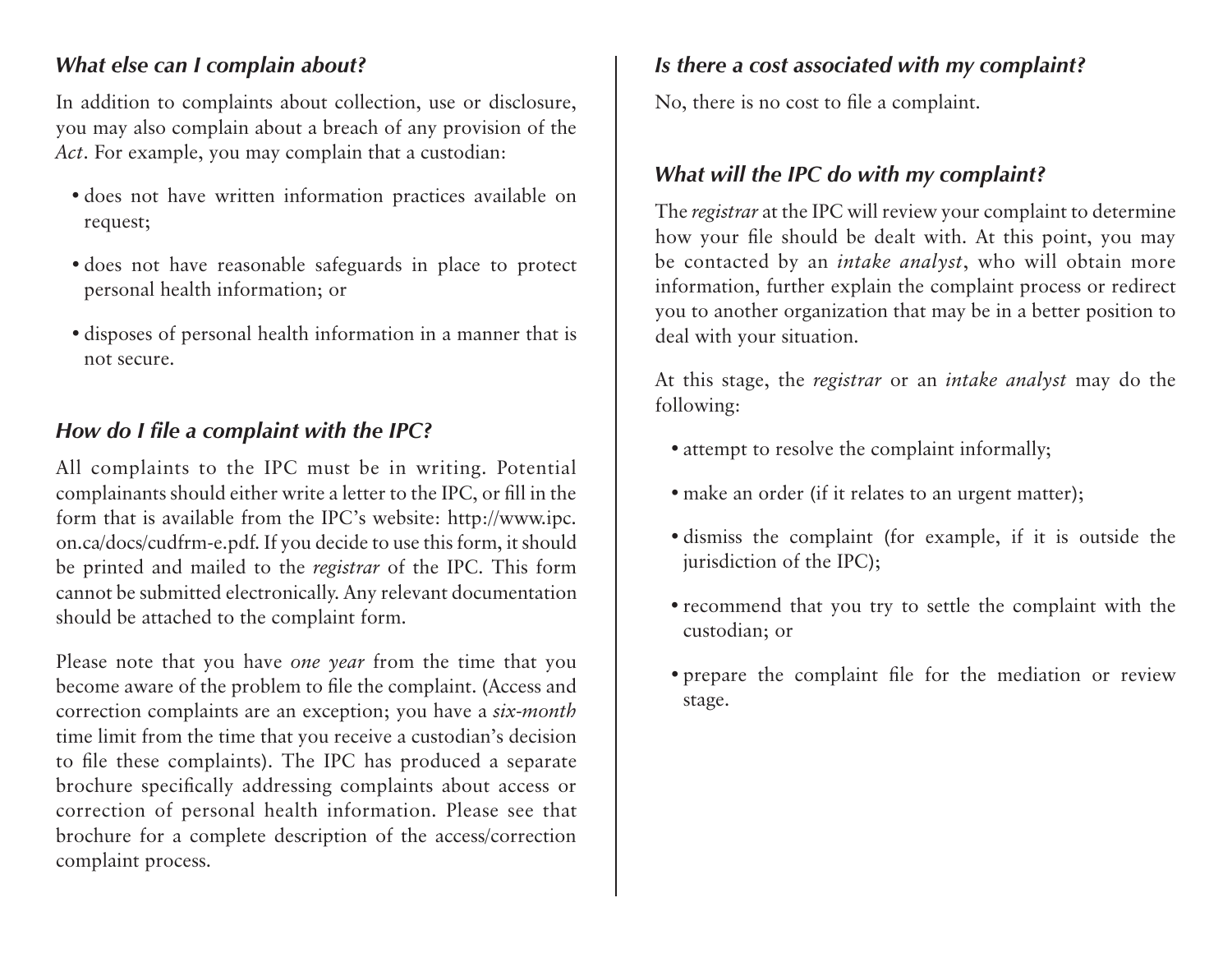## *What happens at the mediation stage?*

Mediation is the process by which the IPC tries to assist you and the custodian to either reach a full or partial settlement of your complaint, or to simplify the matters at issue in your complaint.

Mediation can be successful in helping the parties to understand the *Act*.

## *How does mediation work?*

Successful mediation requires the commitment of all the parties. The role of the *mediator* is to help build this commitment and to facilitate discussion and negotiation.

As the complainant, you can help the process by approaching mediation with an open mind, a willingness to listen to the views of the other parties, and a commitment to be flexible in order to reach a compromise.

The *mediator* needs all relevant information you have that relates to your complaint – whether it is copies of correspondence, or a precise description of the information at issue.

# *If mediation is unsuccessful, what happens next?*

Our experience has been that mediation is successful in resolving most matters that come to the attention of the IPC. However, in the event that there is not a full settlement, you will receive a letter from the *mediator* that outlines the issues that have been resolved, those that are outstanding, and advising that the file is being streamed to the review stage of the process.

# *What happens during a review?*

The review stage is the final stage of the process. During a review, an *investigator* is assigned to investigate and dispose of all outstanding issues.

## *How are reviews conducted?*

Normally, reviews will be conducted in writing, and in most cases all parties are given an opportunity to submit written representations on the issues.

Representations are your opportunity to express your position about the complaint. The more specific your representations, the more useful they will be to the *investigator*. Representations must be received by the date stipulated by the *investigator*.

# *What happens after representations are submitted?*

After reviewing the representations of all the parties to the complaint, the *investigator* will prepare a draft order outlining the results of the review and include any findings and remedies.

The parties to the complaint will have an opportunity to provide comments to the investigator about the content of the draft order. In response to these comments, the investigator may change the order, keep the order the same, or seek further comments on the issues.

# *How is a review completed?*

A review is complete when all comments have been received, and the *investigator* has issued a final order.